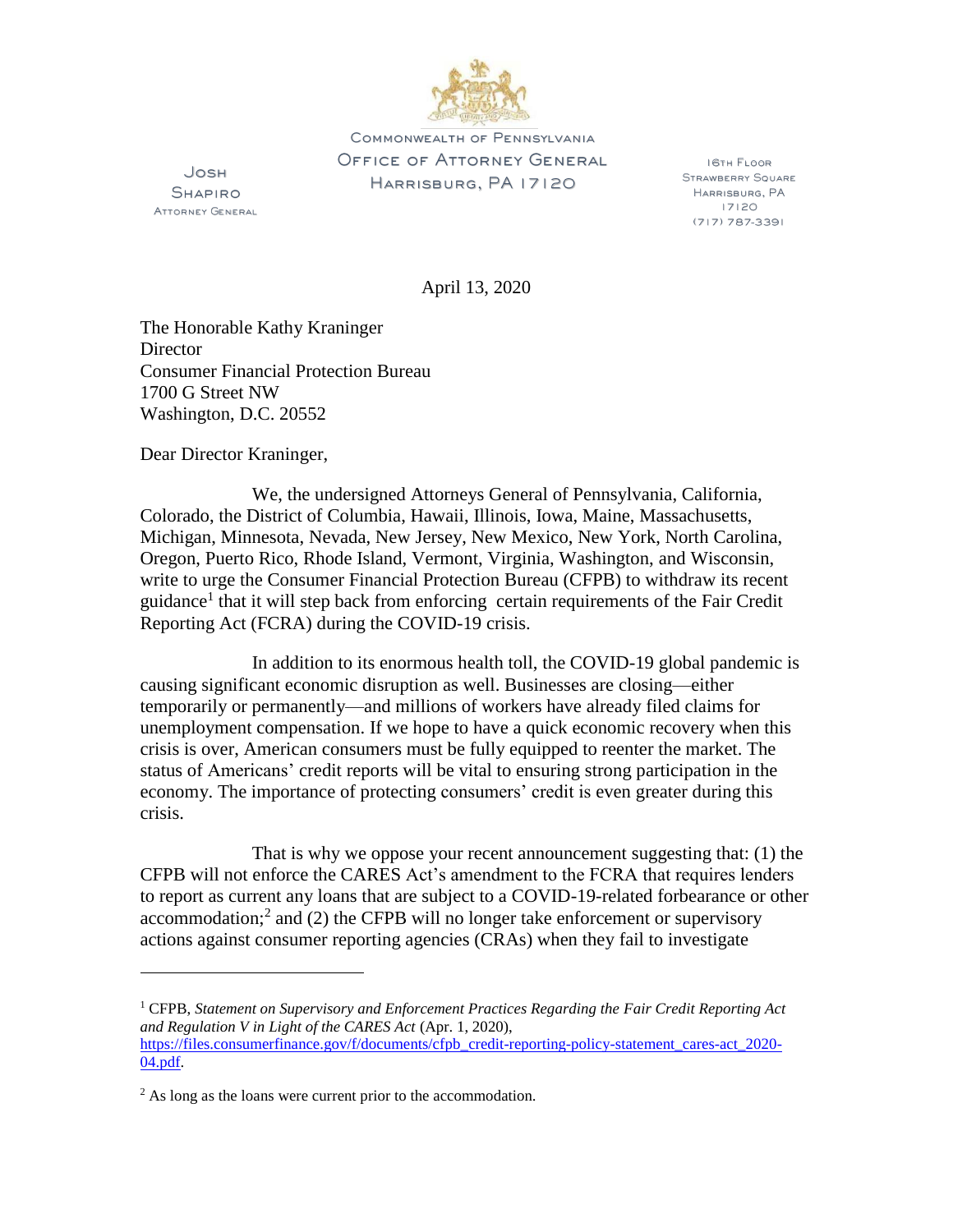consumer disputes in a timely fashion.

First, the CFPB's announcement that it will step back from enforcing the CARES Act's requirements could discourage consumers from taking advantage of the forbearances and other accommodations that lenders are offering. It also contradicts your previous statements that you intend to use guidance to articulate "clear rules of the road for regulated entities that promote competition, increase transparency, and preserve fair markets."<sup>3</sup> Lenders that work to comply with the CARES Act will be at a competitive disadvantage to those that flout its furnishing requirements, harming both honest businesses and consumers.

Second, allowing CRAs to ignore the statutory 30-day timeline for investigating disputes puts consumers at risk. At a time of significant economic uncertainty, it is incumbent upon both CFPB and the CRAs to be even more vigilant in ensuring that American consumers are protected against false and incorrect information on their credit reports that could prevent them from renting or buying a home, purchasing a new car, or opening a credit card account.

The CARES Act provides critical protections to consumers to enable them to weather this period of economic turbulence without incurring lasting harm to their credit scores. For example, it provides a 180 to 360-day grace period for homeowners with federally-backed mortgages. Borrowers with these loans do not have to make payments during this grace period, and their lenders are prohibited from furnishing negative credit information on these skipped payments.

Moreover, many financial institutions are voluntarily offering relief that goes beyond what the CARES Act requires, extending these protections to more borrowers and on more types of loans. For example, through the Pennsylvania Office of Attorney General's PA CARE Package program, 4 financial institutions pledge to extend grace periods (and the ban on furnishing negative credit information) to all types of consumer loans, not just federally-backed mortgages.

Another reason to vigorously enforce the FCRA and to require vigilance on the part of CRAs is the ubiquity of COVID-19 (and stimulus) scams that are quickly increasing in prevalence. The States, the FBI, the FTC, and DOJ have already received thousands of complaints relating to phishing and other scams designed to gather sensitive personal and financial information that may also lead to identity theft—which often has dire consequences for a consumer's credit. The CRAs must be vigilant in their consumer

 $\overline{a}$ 

<sup>3</sup> *E.g.* Kraninger, Kathleen, *Speech at the Bipartisan Policy Center*, [https://www.consumerfinance.gov/about-us/newsroom/kathleen-kraninger-director-consumer-financial](https://www.consumerfinance.gov/about-us/newsroom/kathleen-kraninger-director-consumer-financial-protection-bureau-bipartisan-policy-center-speech/)[protection-bureau-bipartisan-policy-center-speech/](https://www.consumerfinance.gov/about-us/newsroom/kathleen-kraninger-director-consumer-financial-protection-bureau-bipartisan-policy-center-speech/) (Apr. 17, 2019).

<sup>4</sup> *See* [https://www.attorneygeneral.gov/COVID19/.](https://www.attorneygeneral.gov/COVID19/)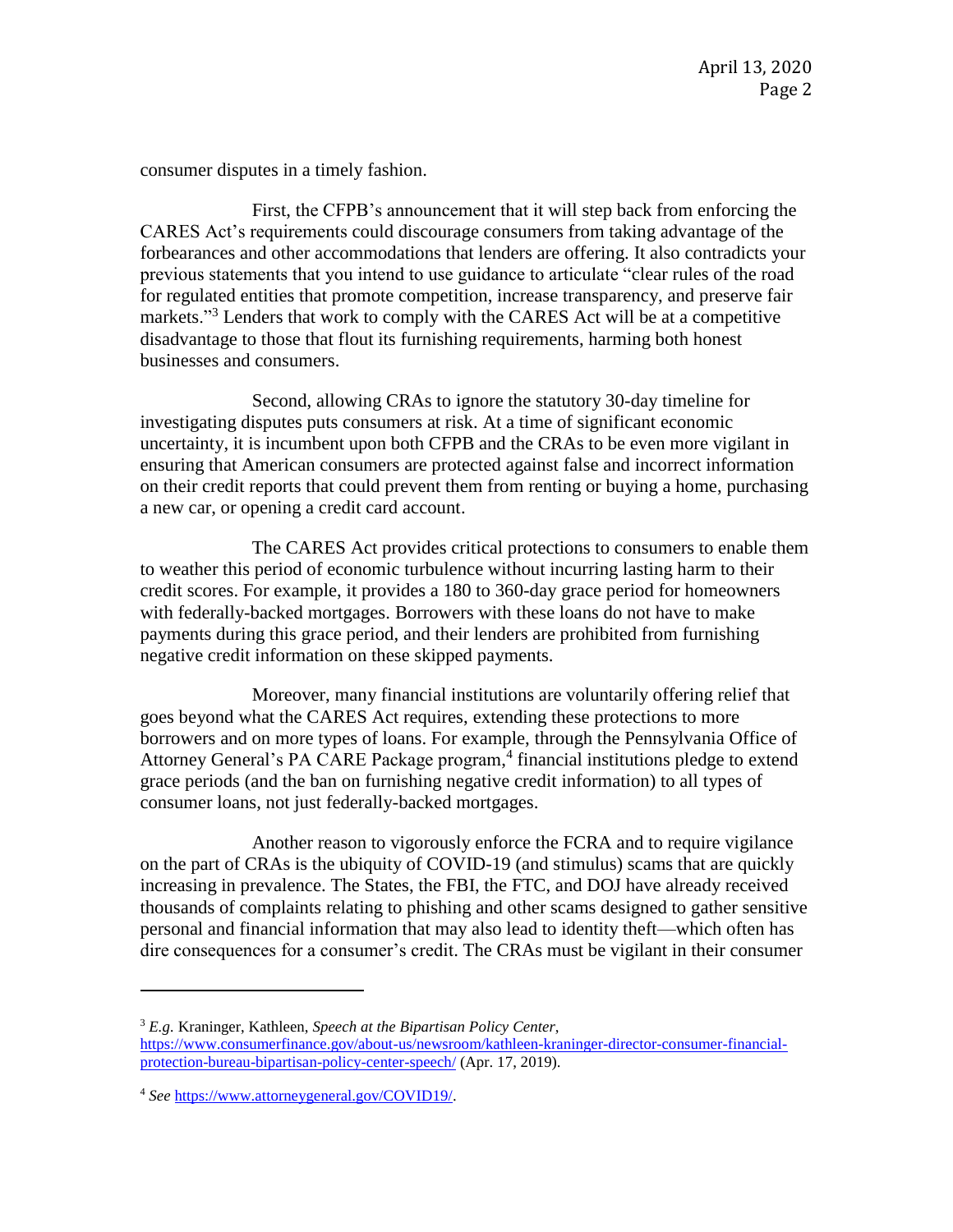protection activities when consumers report fraudulent activity and request relief for fraudulent or inaccurate information associated with their credit reports.

These new laws and initiatives will help consumers survive this crisis financially, but it is likely that some mistakes will be made in credit reporting as furnishers and CRAs learn how to properly implement these new requirements. That is why the processes required by the FCRA and enforced by CFPB and state attorneys general are so important. CRAs must quickly respond to disputes to ensure fair and accurate credit reporting—as they are legally required to do.

CRAs only have one job: to maintain accurate credit reports. Now is not the time to let them fall asleep at the switch. They must be vigilant and protect consumers' credit. Especially during this crisis, we must hold them accountable when they fail to respond to, and correct, errors on consumers' credit reports.

Consumers and CRAs should know that even if CFPB refuses to act, our states will continue to defend our consumers and families throughout this crisis. We will not hesitate to enforce the FCRA's deadlines against companies that fail to comply with the law.

During this crisis, it is up to every single government agency to do its part to protect Americans' health and financial security. We Attorneys General will keep doing our jobs. The CFPB should get back to doing its job by immediately withdrawing its recent guidance and resuming vigorous oversight of consumer reporting agencies and enforcement of the FCRA.

Sincerely,

JOSH SHAPIRO Attorney General of Pennsylvania

Tilly T. Weiser

PHIL WEISER Attorney General of Colorado

XAVIER BECERRA Attorney General of California

KARL RACINE Attorney General of the District of Columbia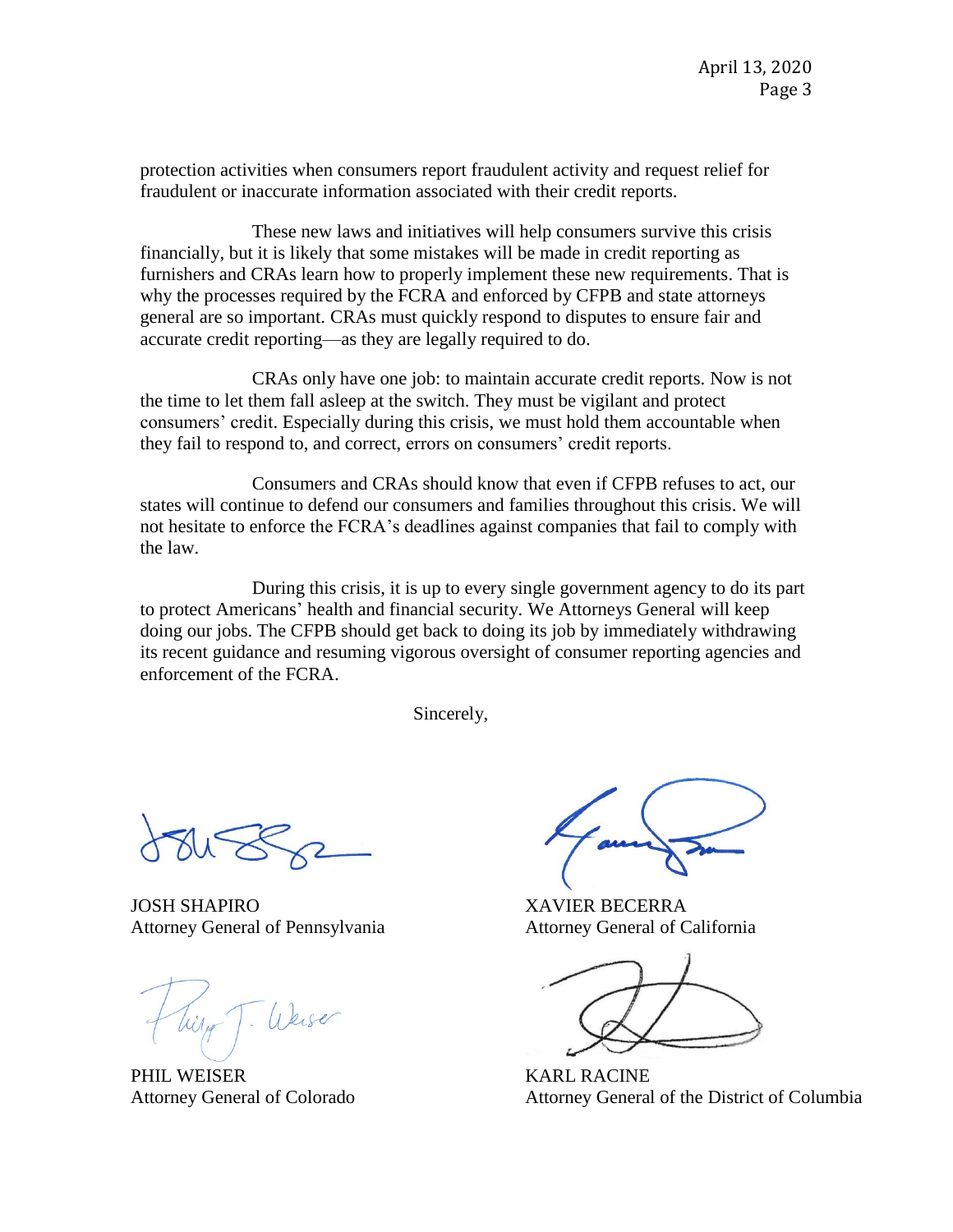April 13, 2020 Page 4

CLARE CONNORS Attorney General of Hawai'i

on Milla

TOM MILLER Attorney General of Iowa

MAURA HEALEY Attorney General of Massachusetts

KEITH ELLISON Attorney General of Minnesota

GURBIR S. GREWAL Attorney General of New Jersey

c l

KWAME RAOUL Attorney General of Illinois

non M. Frey

AARON M. FREY Attorney General of Maine

tana Wessel

DANA NESSEL Attorney General of Michigan

AARON D. FORD Attorney General of Nevada

HECTOR BALDERAS Attorney General of New Mexico